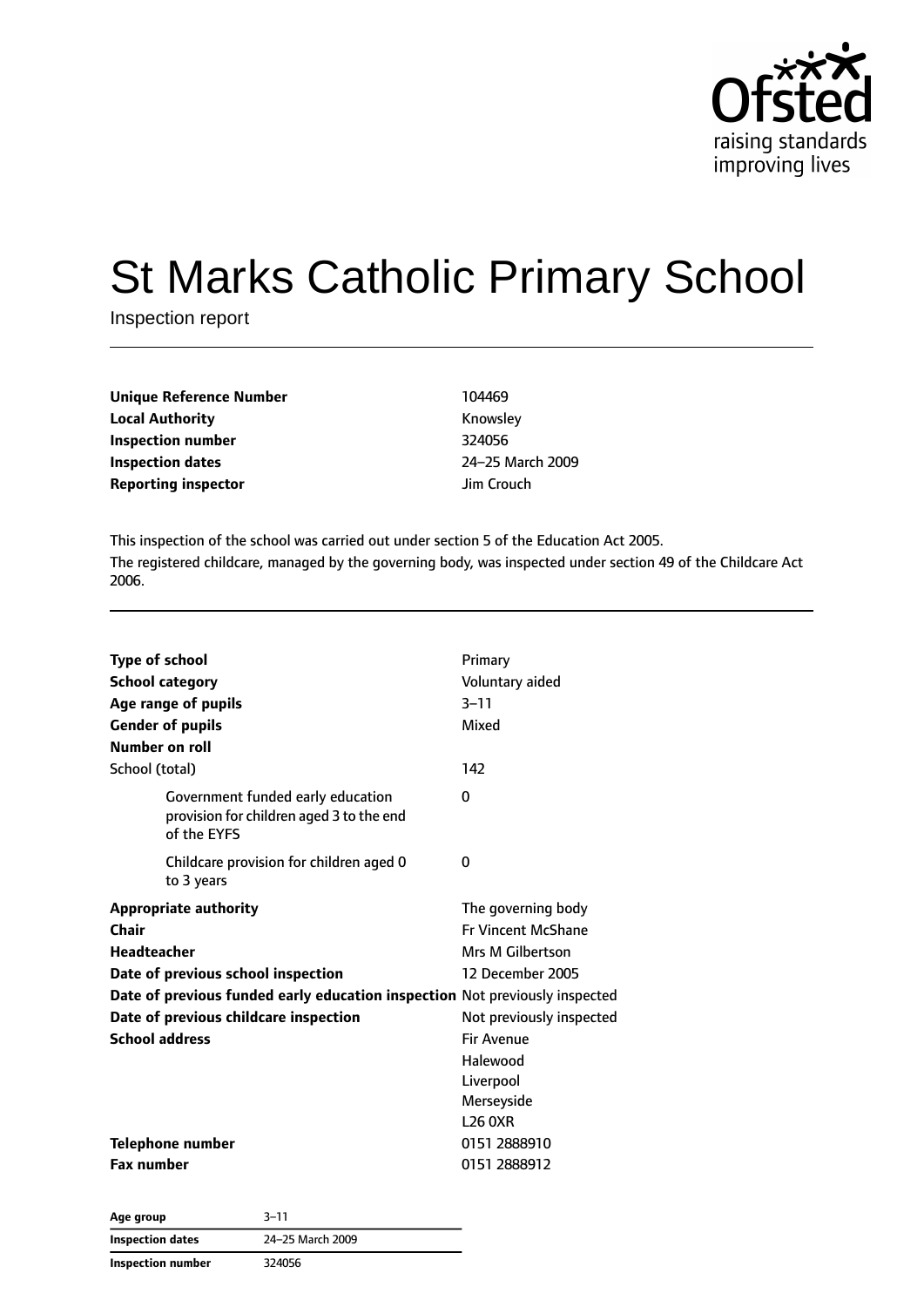.

<sup>©</sup> Crown copyright 2009

Website: www.ofsted.gov.uk

This document may be reproduced in whole or in part for non-commercial educational purposes, provided that the information quoted is reproduced without adaptation and the source and date of publication are stated.

Further copies of this report are obtainable from the school. Under the Education Act 2005, the school must provide a copy of this report free of charge to certain categories of people. A charge not exceeding the full cost of reproduction may be made for any other copies supplied.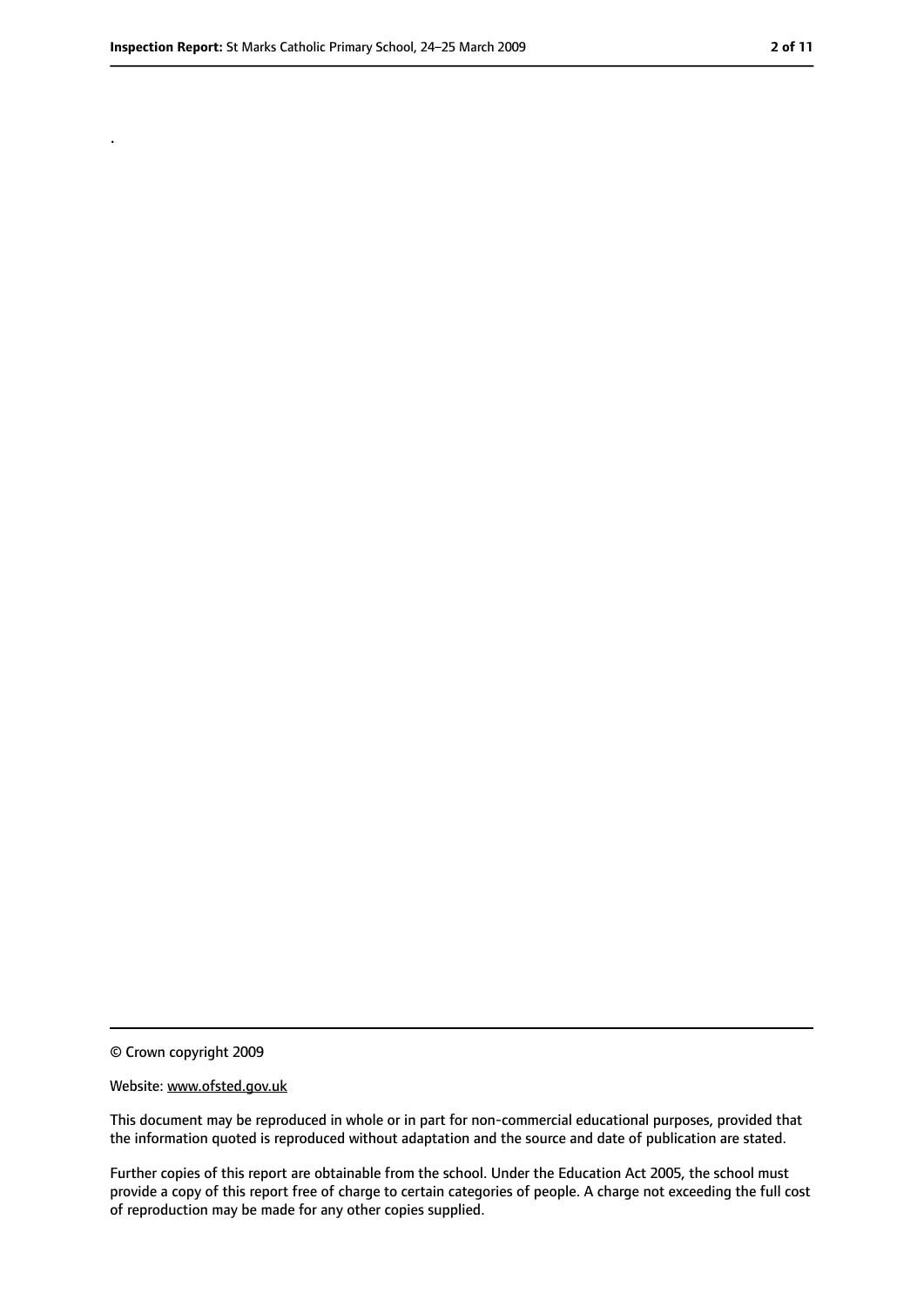# **Introduction**

The inspection was carried out by one Additional Inspector.

## **Description of the school**

This is a smaller than average sized primary school. Many of its pupils come from a community which experiences economic and social disadvantage. Almost all of the pupils are White British: a few are from minority ethnic groups and speak English as an additional language. The proportions of pupils eligible for free school meals and with learning difficulties and/or disabilities are well above average. The school is an accredited Healthy School and holds the Activemark. The Early Years Foundation Stage consists of a single unit, which provides for Nursery and Reception age children. The school has a breakfast club, which runs from 08.15 to 08.45 each morning.

## **Key for inspection grades**

| Grade 1 | Outstanding  |
|---------|--------------|
| Grade 2 | Good         |
| Grade 3 | Satisfactory |
| Grade 4 | Inadequate   |
|         |              |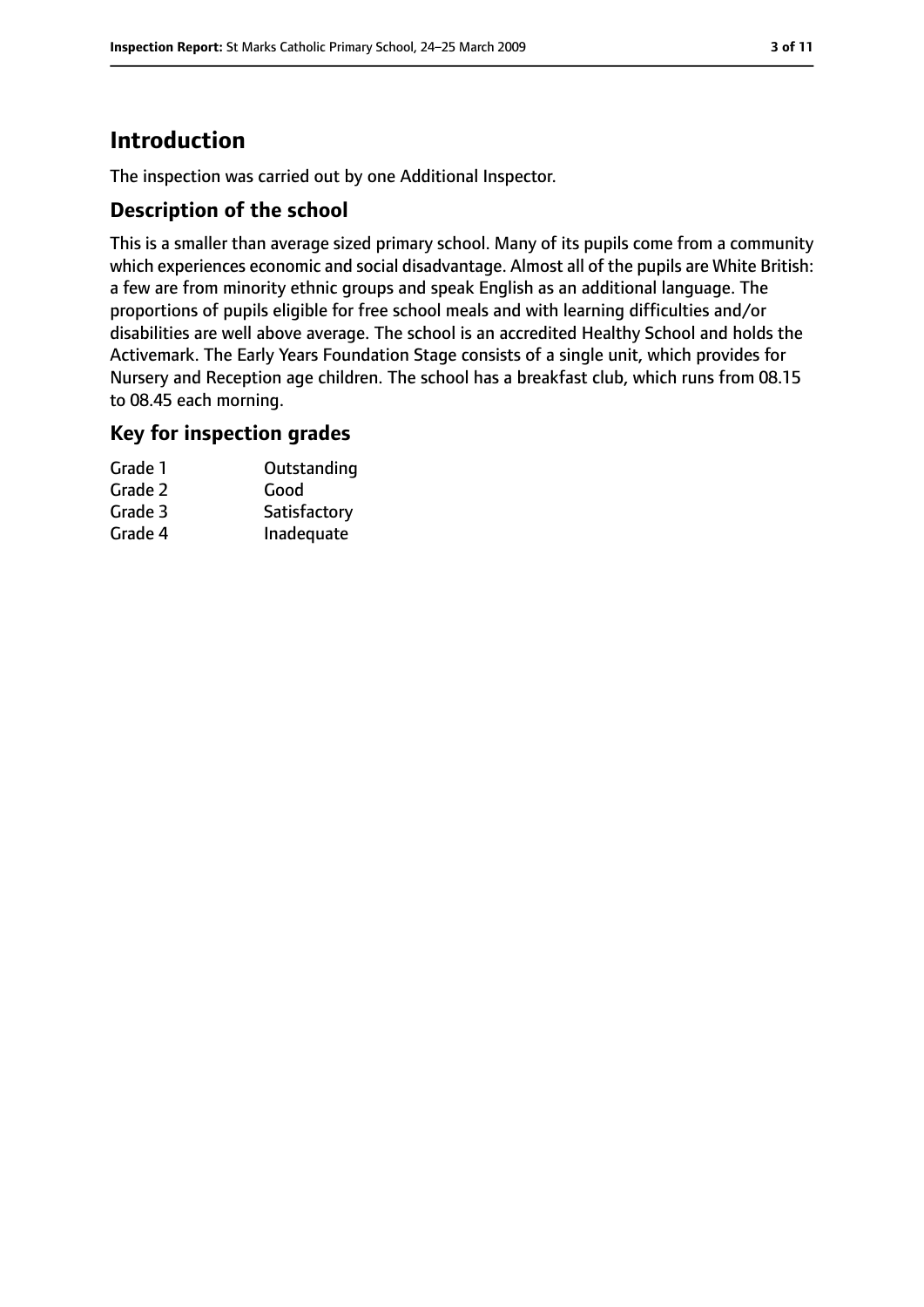# **Overall effectiveness of the school**

#### **Grade: 2**

This is a good school with some outstanding features. It has a warm and caring atmosphere within which its pupils develop into confident and responsible individuals. It promotes equality outstandingly well, and has a very strong community spirit. It is highly valued by parents.

Most children join the school with skills and abilities that are well below those expected for their age. They make good progress through the Early Years Foundation Stage, particularly in their personal development, but because of their low starting points, most enter Year 1 with skills that are below national expectations. Pupils achieve well through Key Stages 1 and 2. As a result, standards by Year 6 are broadly average. However, standards in mathematics are not as high as in English or science. Pupils with learning difficulties and/or disabilities and those at an early stage of learning English as an additional language are supported well. Consequently, they make good progress.

Pupils and their parents appreciate the outstanding care, guidance and support they receive. Pupils are friendly and polite and talk with pride about their school. Attendance is broadly average. Pupils feel safe and secure and respond with good behaviour and positive attitudes to learning. Their outstanding personal development is clearly illustrated by their keenness to take on responsibilities and contribute to the life of the school. Their social, moral, spiritual and cultural development is outstanding. They have a very good awareness of others' needs and are actively involved in community projects and charitable fundraising. Healthy School status adds to pupils' good progress in developing healthy lifestyles.

The quality of teaching is good. Teachers and teaching assistants work well together to ensure that all pupils are included and take an active part in lessons. Pupils are eager to learn, persevere well with activities and respond positively to encouragement. A particular strength is the use of good quality resources for information and communication technology. These are constantly in use, for example, in mathematics, addressing individual areas of underperformance in this subject. The curriculum meets the needs of learners and contributes well to their good academic progress and outstanding personal development. For example, by studying a range of faiths and societies and learning a modern foreign language, pupils develop empathy with, and an understanding of, other cultures. Theme weeks, a good range of sporting, musical and creative experiences and school visits increase pupils' enjoyment of school and enrich their learning. The school uses its system for tracking the progress of pupils well to identify and address pupils' individual learning needs.

Leadership and management are good. The school improvement plan is based on a detailed evaluation of the effectiveness of the school. Regular review by staff and governors contributes to improvements in standards and progress. The school works outstandingly well with parents and outside organisations to promote the well-being of pupils. It has successfully addressed issues raised in the last inspection and, under purposeful leadership, gives good value for money and has good capacity to improve.

## **Effectiveness of the Early Years Foundation Stage**

#### **Grade: 2**

The Early Years Foundation Stage is well led and managed. Children mostly join the Nursery with skills that are well below those expected for their age, particularly in communication and language. Despite good progress, very few children attain the nationally expected learning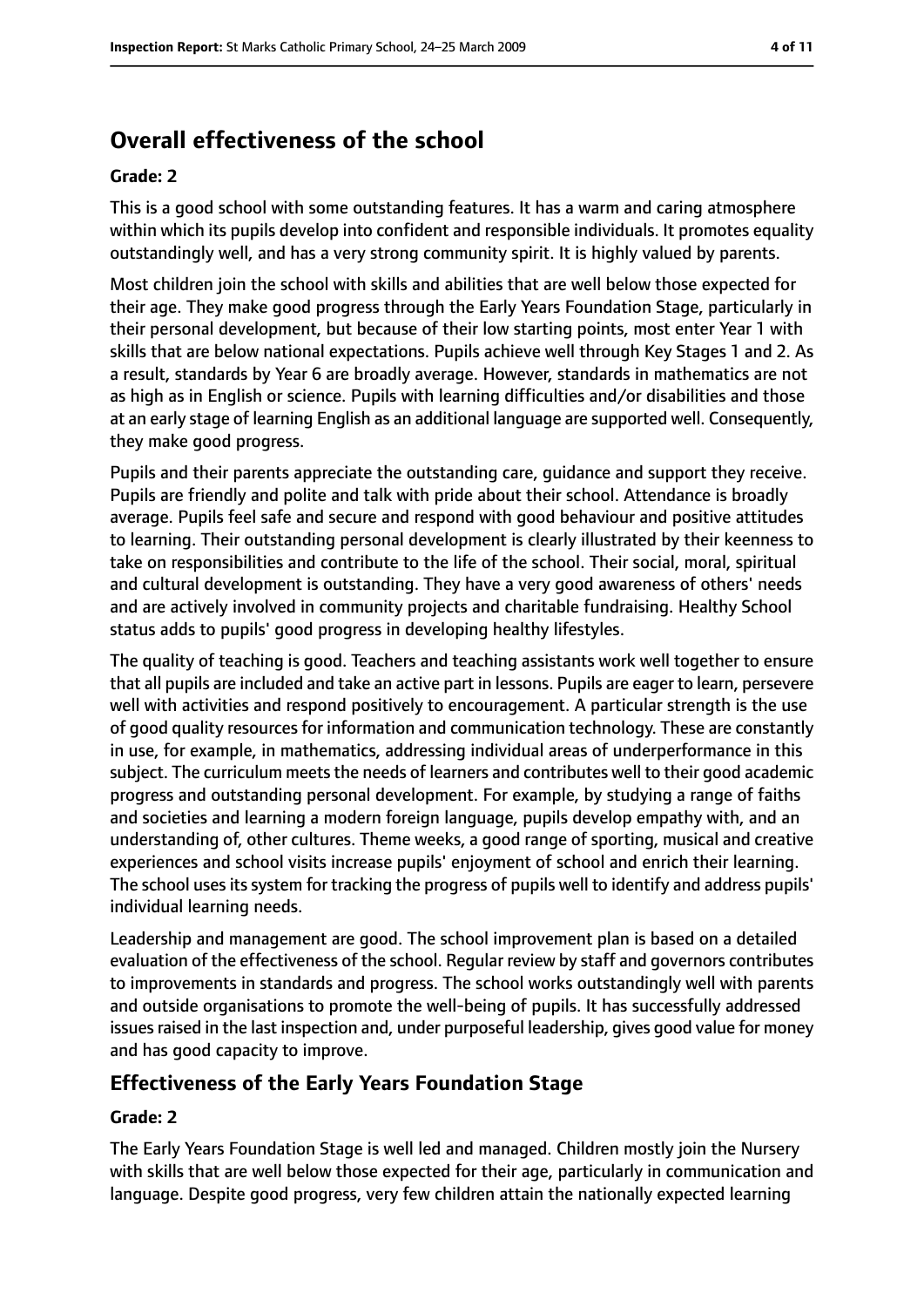goals by the end of the Reception Year. Good induction, including home visits, enables the school to quickly identify individual needs and initiate good links with parents. Children quickly learn what is expected of them. As a result, their personal development is outstanding and they start to take responsibility for managing their actions. Working as a team, staff ensure that children are outstandingly well looked after and experience a good balance between adult-led and child-initiated activities. Good use is made of the well-resourced indoor and outside provision with children moving freely between the two areas. Staff are deployed effectively, especially in helping those who may struggle with their learning. Tracking of progress is continuous and individual portfolios provide a detailed record of progress in all areas of development. Teaching is of good quality, with work, play and investigation well designed to stimulate children's interests and learning. For example, a recent activity to celebrate Mothering Sunday led to children writing invitations, making cakes and entertaining parents at a party that was enjoyed by all.

## **What the school should do to improve further**

■ Raise standards in mathematics at Key Stage 2.

# **Achievement and standards**

#### **Grade: 2**

Standards are average by Year 6 and achievement is good. Pupils start Year 1 with skills and abilities that are mostly below those expected for their age. Since the last inspection, improvements in the quality of teaching and learning have led to pupils making good progress and reaching broadly average standards at the end of Key Stage 1. Standards attained at the end of Key Stage 2 have remained broadly average overall in recent years although above average in English. This represents good progress from the below average standards attained by these pupils at the end of Year 2. Standards attained in mathematics at the end of Key Stage 2 are lower than those in English and science mainly because fewer pupils achieve at the higher levels. The school has taken a number of actions to address this, including the use of extra teaching and access to computer based learning. As a result, pupils currently in the school are making better progress towards meeting their targets in mathematics. The school's very effective system for tracking pupils' progress indicates that all groups of learners, including those with learning difficulties and/or disabilities and those learning English as an additional language, are making good progress towards their challenging targets.

# **Personal development and well-being**

#### **Grade: 1**

Pupils enjoy school very much because, as some say, 'Every one gets on so well with each other whatever your age.' Pupils readily share their feelings and talk about relationships. They behave well and agree that any bullying is addressed immediately. They have a first rate understanding of how to stay safe and know that the 'wish and worry' box is there for them to report any concerns. As a result, they are confident to turn to staff for help. Pupils take excellent account of the feelings of others and have a very strong sense of right and wrong. Spiritual, moral, social and cultural development is excellent. Strong links with the church, and a diverse range of speakers and activities, mean that pupils have a very good understanding of faiths and cultures. Most pupils attend well. However, the persistent absence of a small group means attendance remains broadly average. Pupils' good understanding of healthy lifestyles encourages informed choices about healthy food. Many take advantage of the school's breakfast club which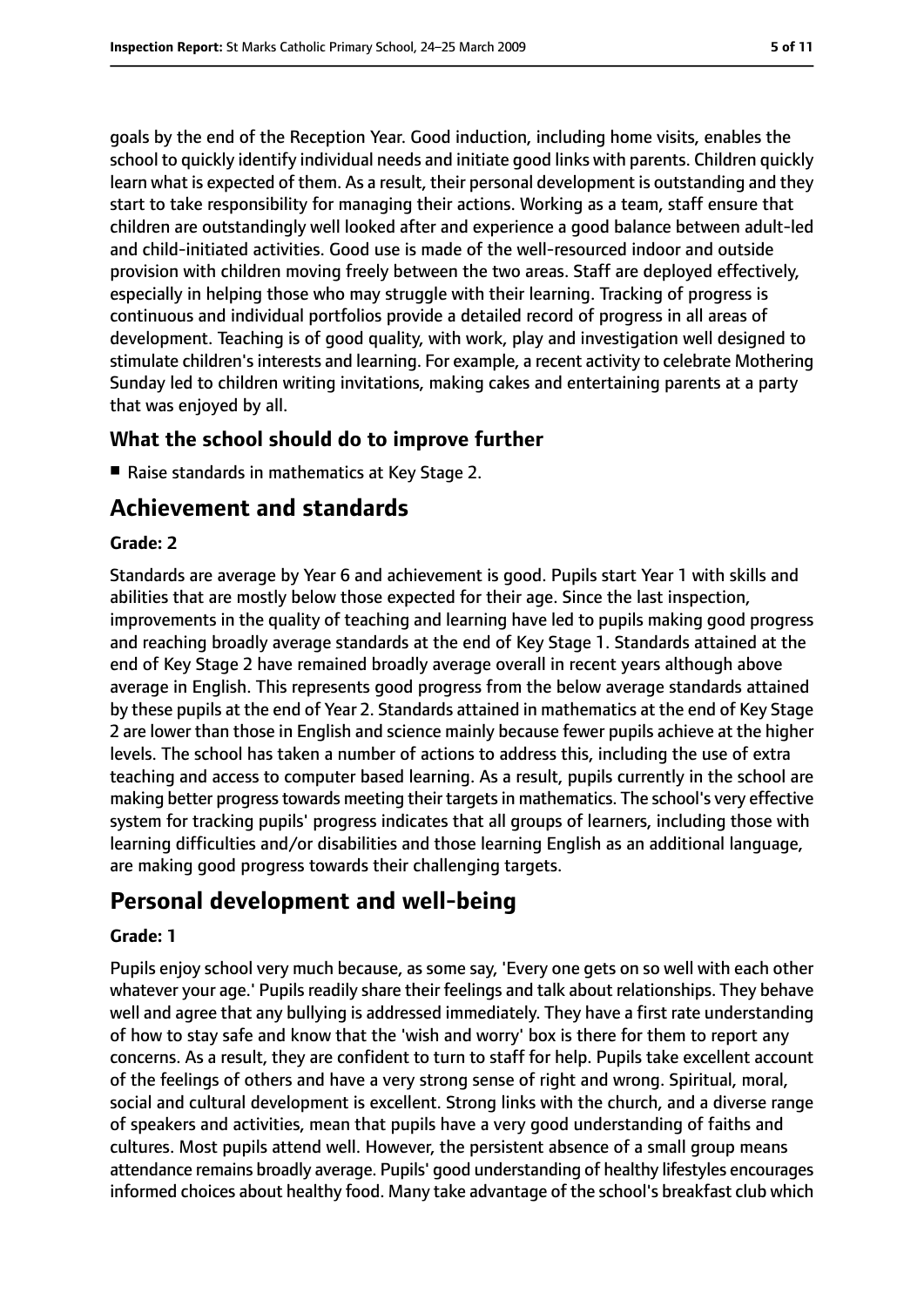sets them up well for the day. Pupils make an outstanding contribution to the community, for example, through their willingness to take on extra responsibilities. These include representing the school in activities such as the pupils' parliament. Their generous fundraising demonstrates their commitment to supporting others in the wider community. Improving standards of literacy and numeracy, very good computer skills and good opportunities to develop enterprise mean that pupils are well prepared for their future economic well-being.

# **Quality of provision**

## **Teaching and learning**

#### **Grade: 2**

Teaching is good and relationships between staff and pupils are very good. Teachers use their good subject knowledge well to make lessons informative and enjoyable and therefore engage and motivate pupils. Learning is frequently put into everyday contexts. For example, a numeracy lesson on doubling and halving numbers was taught through the example of a shop's half-price sale. Teachers use interactive whiteboards well to explain difficult concepts and to move lessons on at a good pace. Other resources are chosen well and used to good effect. Teachers and teaching assistants make good use of praise and rewards and pupils are keen to contribute to lessons because they know their ideas are valued. Some lessons are outstanding. In these, the teaching is tightly structured to match the needs of all pupils. Lessons are stimulating and challenging; as a result, pupils thrive and make exceptionally good progress. In the few less effective lessons, an over-emphasis on teacher-led whole-class activities does not provide sufficient opportunities for pupils to develop and practise their own ideas and understanding. In these lessons progress slows.

## **Curriculum and other activities**

#### **Grade: 2**

The curriculum provides stimulus and challenge, and at the same time ensures a strong emphasis on developing basic skills. The recent introduction of a new curriculum has enabled the school to establish coherent links between subjects and provide more opportunities for pupils to learn about the world in which they live. It supports well the development of literacy, numeracy and other skills and pupils say it has increased their enjoyment of learning. The school's innovative approach to lunchtime arrangements has enabled it to introduce 'Zone Park'. This provides a daily half hour of physical and sporting activity for all pupils to further promote their health and fitness. The good range of popular after-school activities extends pupils' learning and develops their health and fitness. Educational visits, including a residential course for pupils in Year 6, add to pupils' enjoyment and their personal development. Pupils have good opportunities to develop enterprise skills through, for example, manufacturing and marketing slippers. A broad ranging programme of visiting speakers and groups provides further enrichment and very effectively promotes pupils' health and safety.

## **Care, guidance and support**

#### **Grade: 1**

Parents recognise and value the outstanding levels of care and support the school provides for their children. All staff are very conscious of their duty of care. Child protection and safeguarding procedures meet government requirements. Pupils who join the school other than at the usual time say they settle in very quickly because of the very good arrangements made by the school.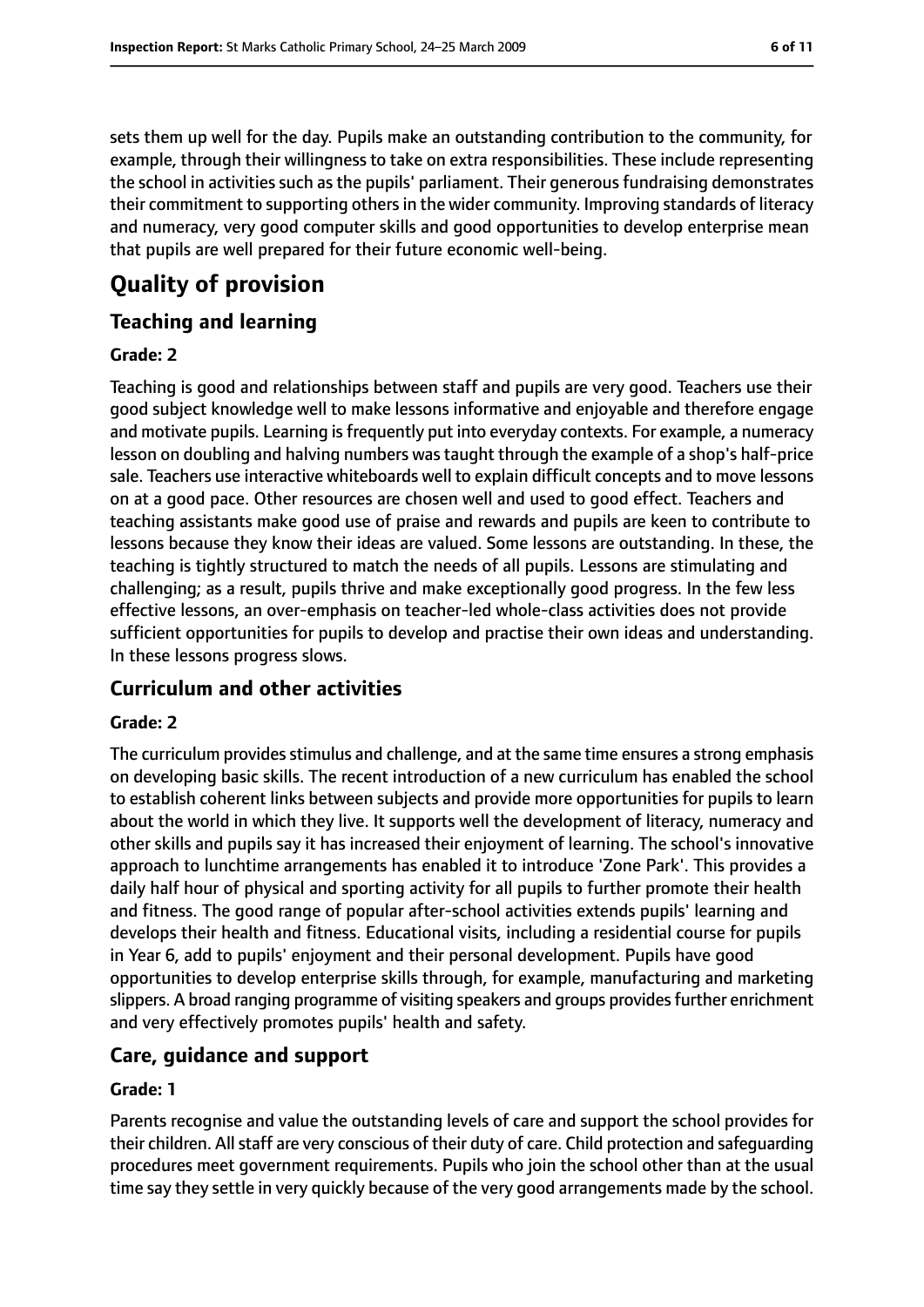Parents, staff and pupils particularly value the contribution made by the learning mentor. This includes running the breakfast club and supporting pupils facing particular difficulties, through individual and group work and home visits. Teaching assistants play a major role in supporting learners through extra teaching. The school makes good use of rewards to celebrate good progress and these are much valued by pupils. The school provides good support to improve pupils' attendance. However, despite this, a small number of children are persistently absent. Careful tracking of pupils' progress leads to early identification of those with additional needs, followed by very effective arrangements to help them progress. Pupils contribute to setting their own learning targets in English and mathematics and are very well informed of what they need to do to improve.

# **Leadership and management**

#### **Grade: 2**

The school's determination to do the best for all its pupils, including those that experience significant barriers to learning, is reflected in the good progress that pupils make. The school's contribution to community cohesion is good. It knows and serves its local community very well. It works well with a number of partner schools and organisations and makes good use of visitors to extend pupils' understanding of a very broad range of beliefs and cultures. This good practice is being extended through the introduction of the new curriculum. Senior leaders have created a strong sense of common purpose. A well-planned approach to developing the confidence and competence of teachers and teaching assistants means that the resources of the school are used well. All staff play a part in planning school improvement and work collaboratively to review existing practice and to raise standards. Governance is good. Governors know the school well and work closely with other school leaders to improve provision. They are well informed to effectively monitor and challenge the work of the school.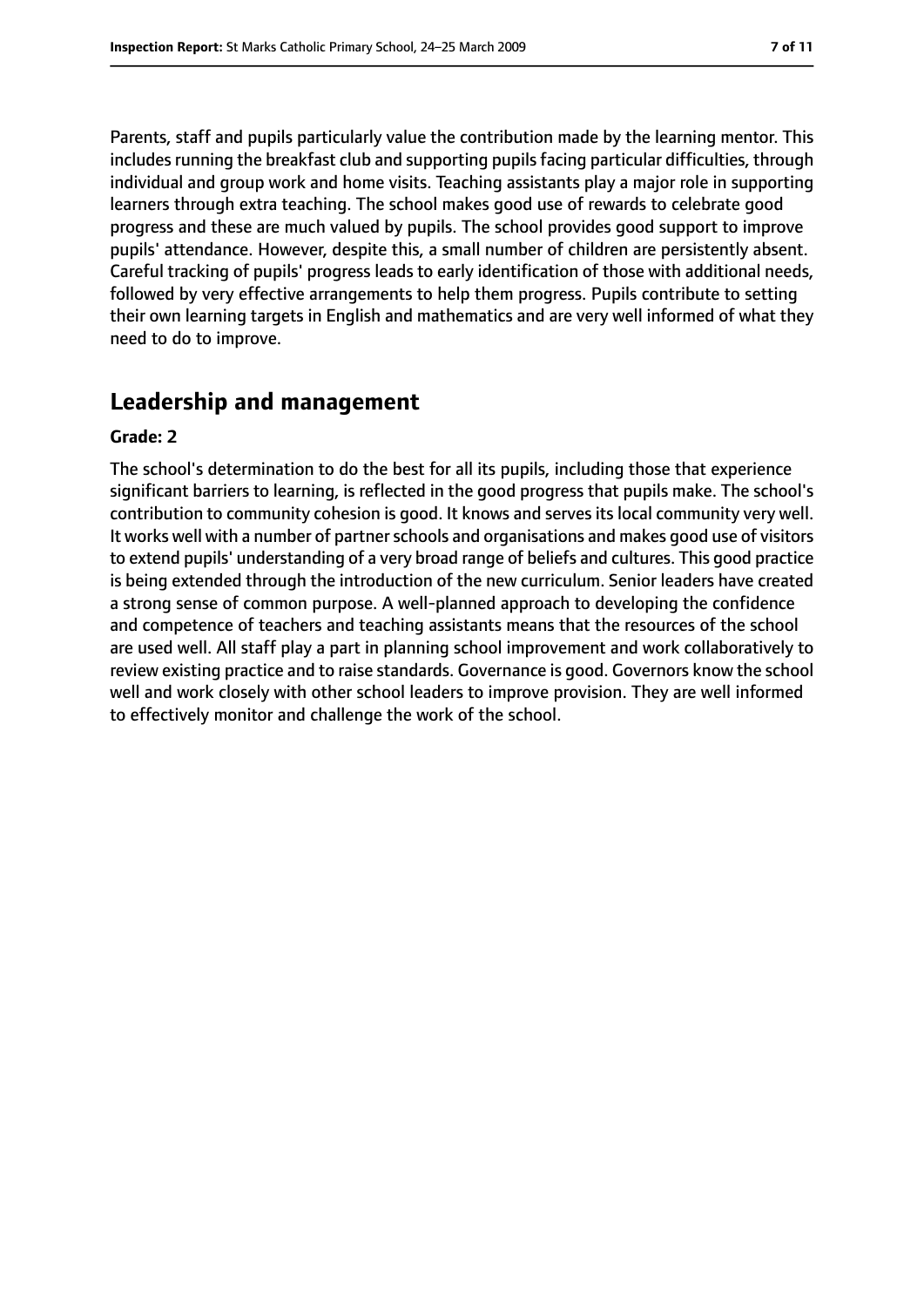**Any complaints about the inspection or the report should be made following the procedures set out in the guidance 'Complaints about school inspection', which is available from Ofsted's website: www.ofsted.gov.uk.**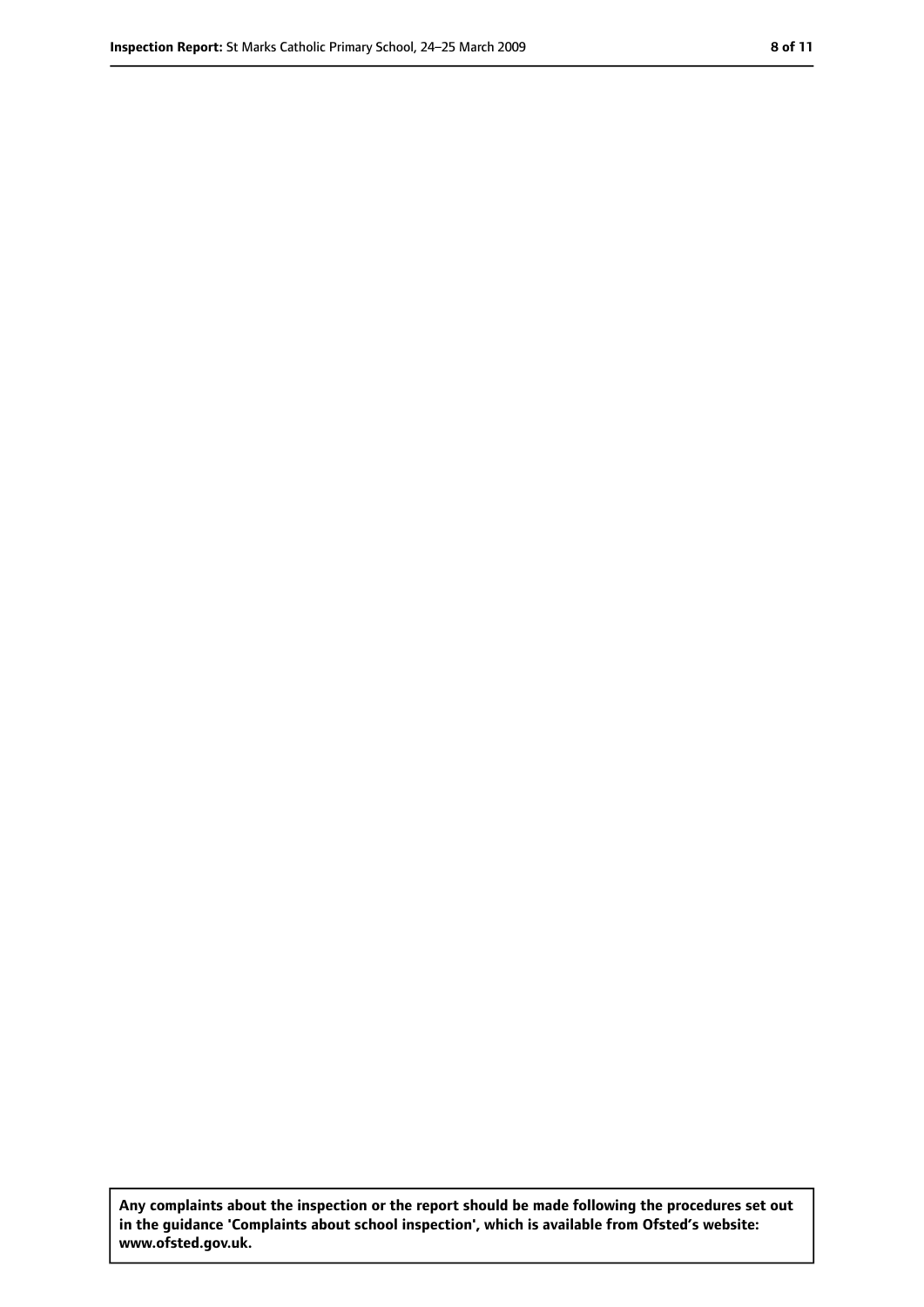# **Inspection judgements**

| Key to judgements: grade 1 is outstanding, grade 2 good, grade 3 satisfactory, and | School  |
|------------------------------------------------------------------------------------|---------|
| arade 4 inadequate                                                                 | Overall |

## **Overall effectiveness**

| How effective, efficient and inclusive is the provision of<br>education, integrated care and any extended services in meeting the<br>needs of learners? |     |
|---------------------------------------------------------------------------------------------------------------------------------------------------------|-----|
| Effective steps have been taken to promote improvement since the last<br>inspection                                                                     | Yes |
| How well does the school work in partnership with others to promote learners'<br>well being?                                                            |     |
| The capacity to make any necessary improvements                                                                                                         |     |

# **Effectiveness of the Early Years Foundation Stage**

| How effective is the provision in meeting the needs of children in the<br>EYFS?              |  |
|----------------------------------------------------------------------------------------------|--|
| How well do children in the EYFS achieve?                                                    |  |
| How good are the overall personal development and well-being of the children<br>in the EYFS? |  |
| How effectively are children in the EYFS helped to learn and develop?                        |  |
| How effectively is the welfare of children in the EYFS promoted?                             |  |
| How effectively is provision in the EYFS led and managed?                                    |  |

# **Achievement and standards**

| How well do learners achieve?                                                                               |  |
|-------------------------------------------------------------------------------------------------------------|--|
| The standards <sup>1</sup> reached by learners                                                              |  |
| How well learners make progress, taking account of any significant variations<br>between groups of learners |  |
| How well learners with learning difficulties and/or disabilities make progress                              |  |

#### **Annex A**

<sup>&</sup>lt;sup>1</sup>Grade 1 - Exceptionally and consistently high; Grade 2 - Generally above average with none significantly below average; Grade 3 - Broadly average to below average; Grade 4 - Exceptionally low.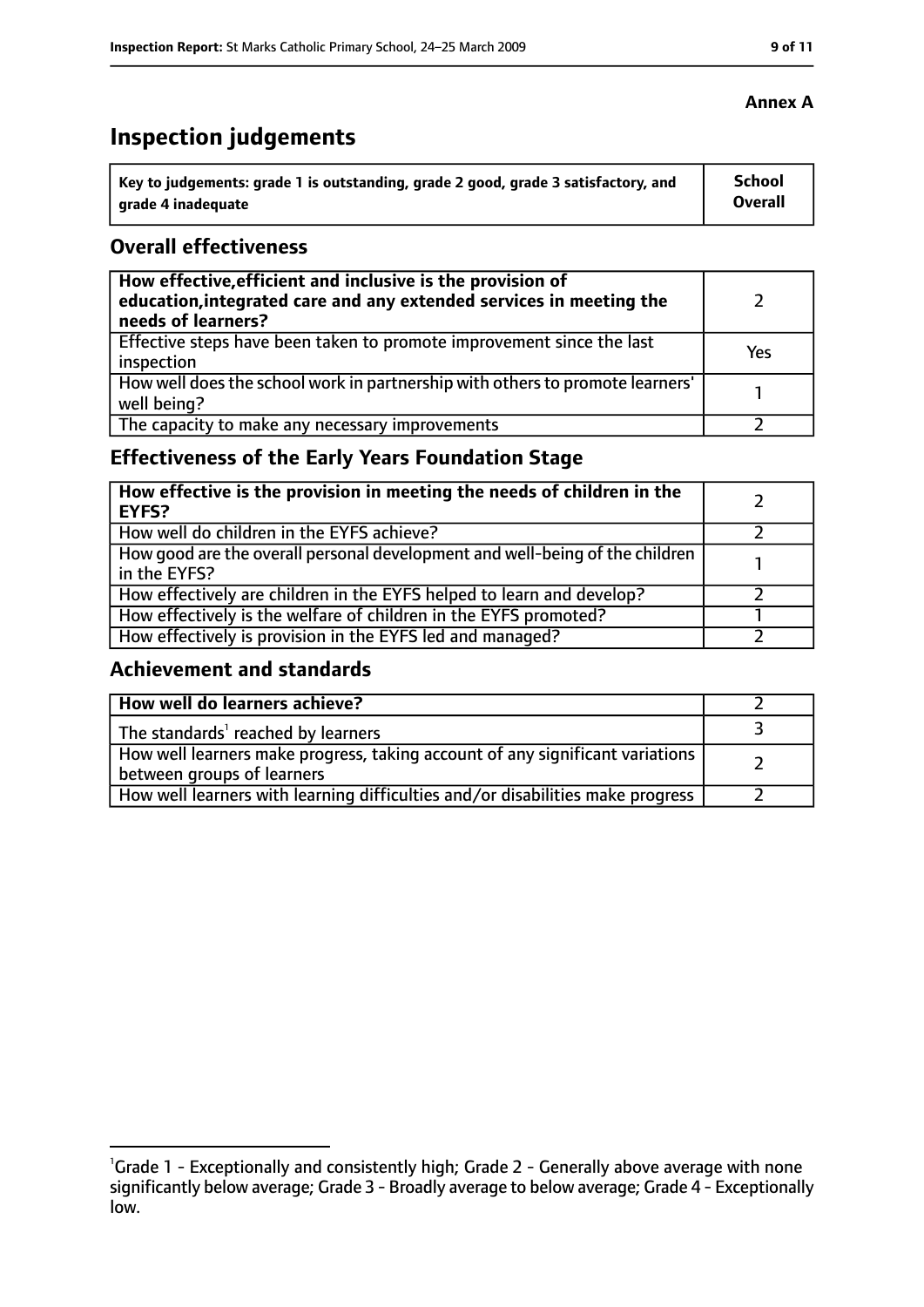# **Personal development and well-being**

| How good are the overall personal development and well-being of the<br>learners?                                 |  |
|------------------------------------------------------------------------------------------------------------------|--|
| The extent of learners' spiritual, moral, social and cultural development                                        |  |
| The extent to which learners adopt healthy lifestyles                                                            |  |
| The extent to which learners adopt safe practices                                                                |  |
| The extent to which learners enjoy their education                                                               |  |
| The attendance of learners                                                                                       |  |
| The behaviour of learners                                                                                        |  |
| The extent to which learners make a positive contribution to the community                                       |  |
| How well learners develop workplace and other skills that will contribute to<br>their future economic well-being |  |

# **The quality of provision**

| How effective are teaching and learning in meeting the full range of<br>learners' needs?              |  |
|-------------------------------------------------------------------------------------------------------|--|
| How well do the curriculum and other activities meet the range of needs and<br>interests of learners? |  |
| How well are learners cared for, quided and supported?                                                |  |

# **Leadership and management**

| How effective are leadership and management in raising achievement<br>and supporting all learners?                                              |     |
|-------------------------------------------------------------------------------------------------------------------------------------------------|-----|
| How effectively leaders and managers at all levels set clear direction leading<br>to improvement and promote high quality of care and education |     |
| How effectively leaders and managers use challenging targets to raise standards                                                                 |     |
| The effectiveness of the school's self-evaluation                                                                                               |     |
| How well equality of opportunity is promoted and discrimination eliminated                                                                      |     |
| How well does the school contribute to community cohesion?                                                                                      |     |
| How effectively and efficiently resources, including staff, are deployed to<br>achieve value for money                                          |     |
| The extent to which governors and other supervisory boards discharge their<br>responsibilities                                                  |     |
| Do procedures for safequarding learners meet current government<br>requirements?                                                                | Yes |
| Does this school require special measures?                                                                                                      | No  |
| Does this school require a notice to improve?                                                                                                   | No  |